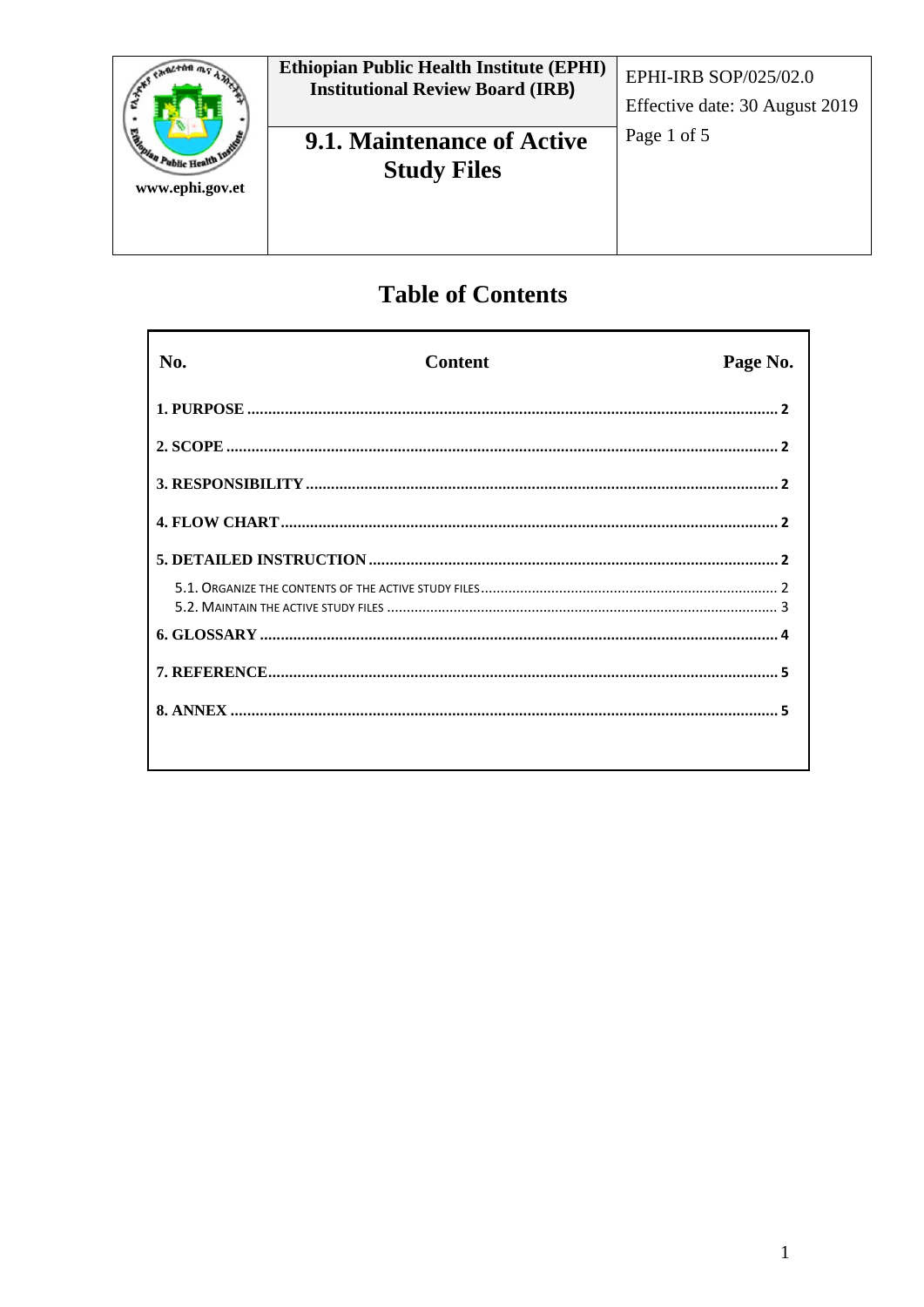| Reman Public Health Inc.<br>www.ephi.gov.et | <b>Ethiopian Public Health Institute (EPHI)</b><br><b>Institutional Review Board (IRB)</b> | EPHI-IRB SOP/025/02.0<br>Effective date: 30 August 2019 |
|---------------------------------------------|--------------------------------------------------------------------------------------------|---------------------------------------------------------|
|                                             | 9.1. Maintenance of Active<br><b>Study Files</b>                                           | Page 2 of 5                                             |

## <span id="page-1-0"></span>**1. Purpose**

The purpose of this SOP is to provide instructions for preparation, circulation and maintenance of active study files and other related documents approved by EPHI-IRB.

## <span id="page-1-1"></span>**2. Scope**

This SOP applies to all active study files and their related documents that are maintained in the IRB office.

## <span id="page-1-2"></span>**3. Responsibility**

It is the responsibility of IRB Secretariat to ensure that all study files are prepared, maintained, circulated and kept securely for at least five years under a proper system that ensures confidentiality and facilitates retrieval at any time.

### <span id="page-1-3"></span>**4. Flow chart**

| No. | <b>Activity</b>                                 | <b>Responsibility</b>  |
|-----|-------------------------------------------------|------------------------|
|     | Organize the contents of the active study files | <b>IRB</b> Secretariat |
|     | Maintain the active study files                 | <b>IRB</b> Secretariat |

## <span id="page-1-4"></span>**5. Detailed instruction**

#### <span id="page-1-5"></span>**5.1. Organize the contents of the active study files**

- Get the master copy of the study files.
- Gather, classify and combine all related documents together.
- Check if a study file contains, at a minimum, the following documents:
	- Original applications and any updates received during the study.
	- Investigator's brochures or similar documents
	- Approval letters and other correspondence sent to the investigator.
	- Approved documents (protocols, amendment, informed consent form, announcement materials, etc.)
	- Adverse effect reports or Investigational New Drug (IND) safety reports received
	- Continuing review reports
- Use a folder with the following on the cover: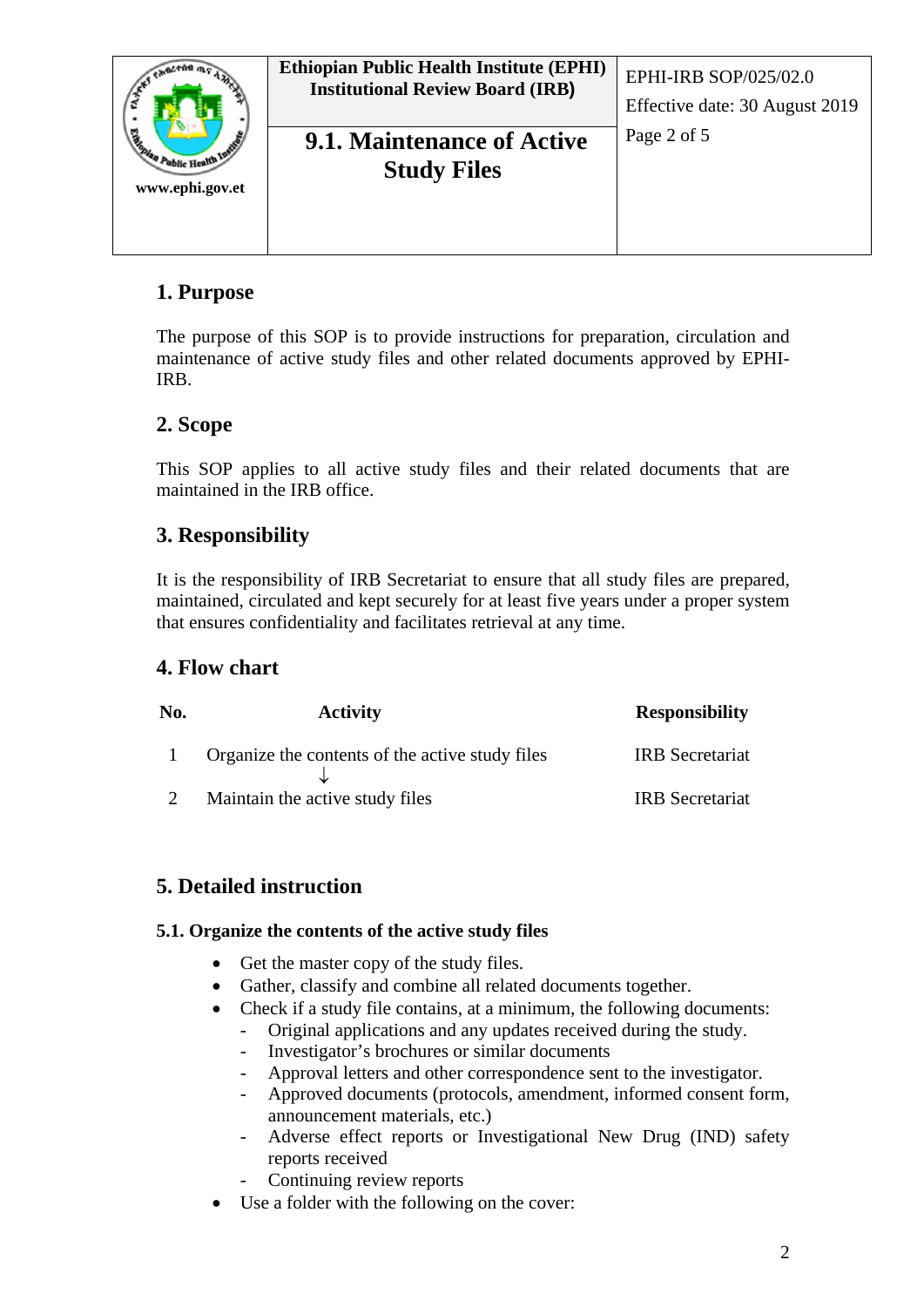| <b>Calgata</b><br>th Public Health Inc.<br>www.ephi.gov.et | <b>Ethiopian Public Health Institute (EPHI)</b><br><b>Institutional Review Board (IRB)</b> | EPHI-IRB SOP/025/02.0<br>Effective date: 30 August 2019 |
|------------------------------------------------------------|--------------------------------------------------------------------------------------------|---------------------------------------------------------|
|                                                            | <b>9.1. Maintenance of Active</b><br><b>Study Files</b>                                    | Page 3 of 5                                             |

- Title of the protocol
- The protocol number as assigned by the IRB Secretariat
- Put the following into each folder with the following information:
	- Sponsor with address and contact phone/e-mail id of contact person, protocol number, investigator name (with e-mail & telephone addresses) and title
	- Application form of the IRB Protocol, Case Report Form, Investigator's Brochure (drug studies), Informed consent documents with translations in the relevant languages, announcement material and recruitment procedures, investigator bio data, any other material submitted by the investigator
		- o Correspondence
		- o Initial Approval with the final version of all above documents (protocol, Informed consent documents /ICD, Case record format/CRF etc.)
		- o Revisions/Amendments
		- o Adverse Events
		- o Continuing Review, if applicable
		- o Final report

#### <span id="page-2-0"></span>**5.2. Maintain the active study files**

- Assign the approved study files with unique identifiers (on a sheet of paper) established by a member of the IRB Secretariat
- Combine related documents of the approved study files appropriately.
- Attach an identity Label to the package
- Keep all active and potential study packages in a secure file cabinet
- Maintain the study files in an easily accessible and secure place until the final report is reviewed and accepted by the IRB
- Study files may remain active until six months after approval expire date if investigator adequately justifies for the delay of continuing review application. Study file remains active only if chairperson accepts the justifications for protocol reviewed through expedited process. Protocol approved by full board but with implementation plan yet to end in the future will also be decided by the chairperson but for the protocols whose implementation plan has ended will be determined through full board meeting
- Send all inactive study files to archive of secured inactive files
- Send all closed study files to archive of closed files
- Store the closed study files for *at least five years* after the study closure.
- *Note:* For studies with multiple study sites, a member secretariat should maintain the files to allow cross-referencing without unnecessary duplications.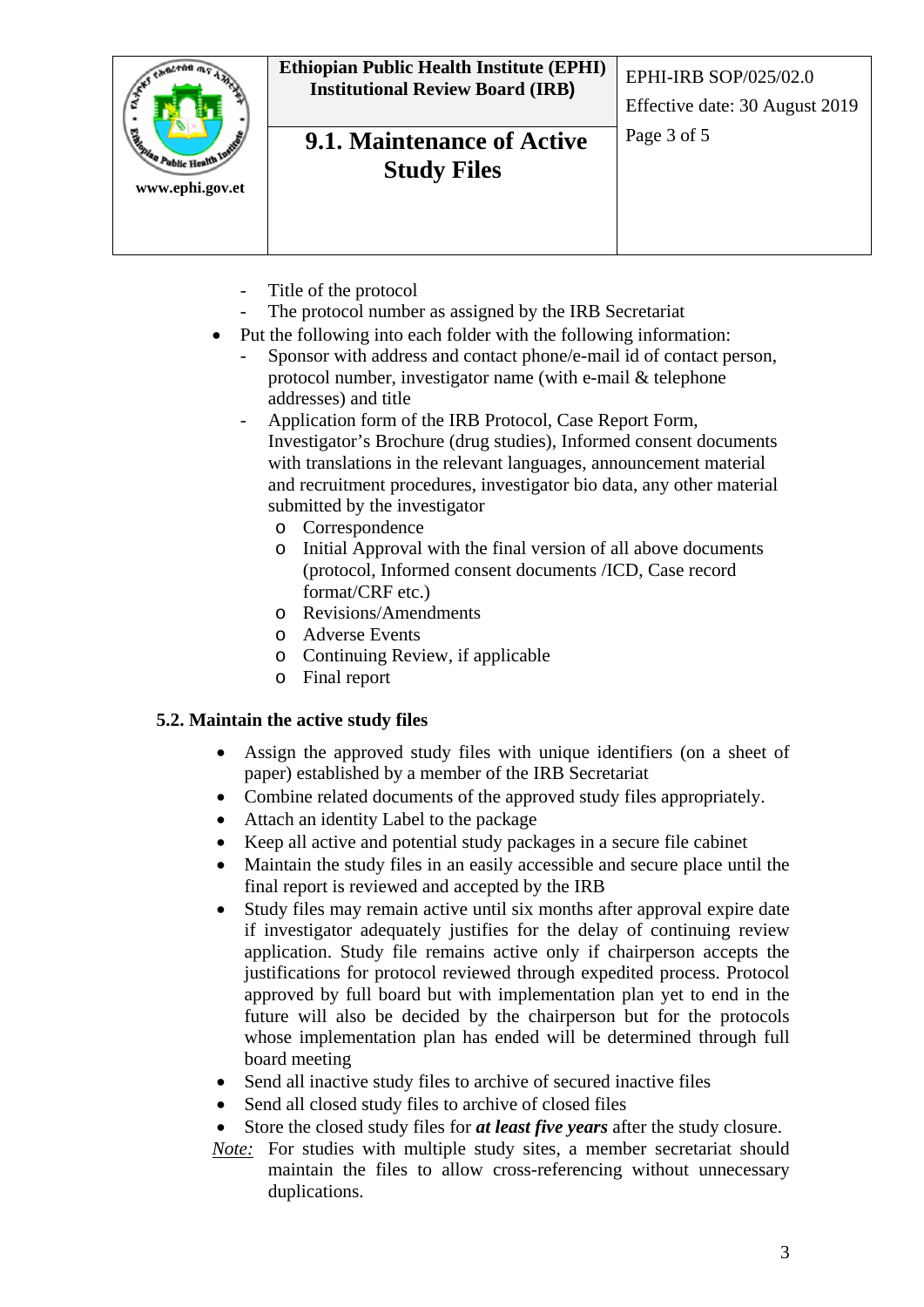| Rightan Public Health Inc.<br>www.ephi.gov.et | <b>Ethiopian Public Health Institute (EPHI)</b><br><b>Institutional Review Board (IRB)</b> | EPHI-IRB SOP/025/02.0<br>Effective date: 30 August 2019 |
|-----------------------------------------------|--------------------------------------------------------------------------------------------|---------------------------------------------------------|
|                                               | <b>9.1. Maintenance of Active</b><br><b>Study Files</b>                                    | Page 4 of 5                                             |

## <span id="page-3-0"></span>**6. Glossary**

| <b>Active Study File</b> | Supporting and approved documents, records containing<br>communications, and reports that correspond to each active<br>(current) study approved by the EPHI-IRB.                                                                                                                                                                                                                                                                                                                                                                                                                                                                                     |
|--------------------------|------------------------------------------------------------------------------------------------------------------------------------------------------------------------------------------------------------------------------------------------------------------------------------------------------------------------------------------------------------------------------------------------------------------------------------------------------------------------------------------------------------------------------------------------------------------------------------------------------------------------------------------------------|
| Closed file              | Supporting and approved documents (protocols, protocol<br>informed<br>amendments,<br>consents,<br>announcements,<br>investigator and site information), records containing<br>communication and correspondence with the investigator,<br>and reports (including but not limited to progress reports,<br>IND Safety Reports, reports of injuries to subjects, scientific<br>evaluations) that correspond to each study approved by the<br>EPHI-IRB for which a final report has been reviewed and<br>accepted. Closed files are archived for a minimum of five<br>years following completion of the study. These files can be<br>retrieved as needed. |
| <b>CRF</b>               | Case Record Form or Case Report Form is a printed, optical<br>or electronic document designed to record all of the protocol<br>required information to be reported to the sponsor on each<br>trial participant.                                                                                                                                                                                                                                                                                                                                                                                                                                      |
| <b>ICD</b>               | Informed Consent Document is a written, signed and dated<br>paper confirming participant's willingness to voluntarily<br>participate in a particular trial, after having been informed of<br>all aspects of the trial that are relevant to the participant's<br>decision to participate.                                                                                                                                                                                                                                                                                                                                                             |
| Inactive file            | Study protocols declared "Inactive" by EPHI-IRB after six<br>months period of no communication following expire date<br>of approval. Inactive study files are archived for a minimum<br>of five years following approval expire date.                                                                                                                                                                                                                                                                                                                                                                                                                |
| <b>IND</b>               | Investigational New Drug is a drug that has never been seen<br>in the market because it is under investigation of its efficacy<br>and safety and not yet been approved for marketing by the<br>local authorities. The drug is therefore approved for used<br>only at some certain study sites.                                                                                                                                                                                                                                                                                                                                                       |
| <b>Master File</b>       | A file for storage of the originally signed and dated<br>documents                                                                                                                                                                                                                                                                                                                                                                                                                                                                                                                                                                                   |